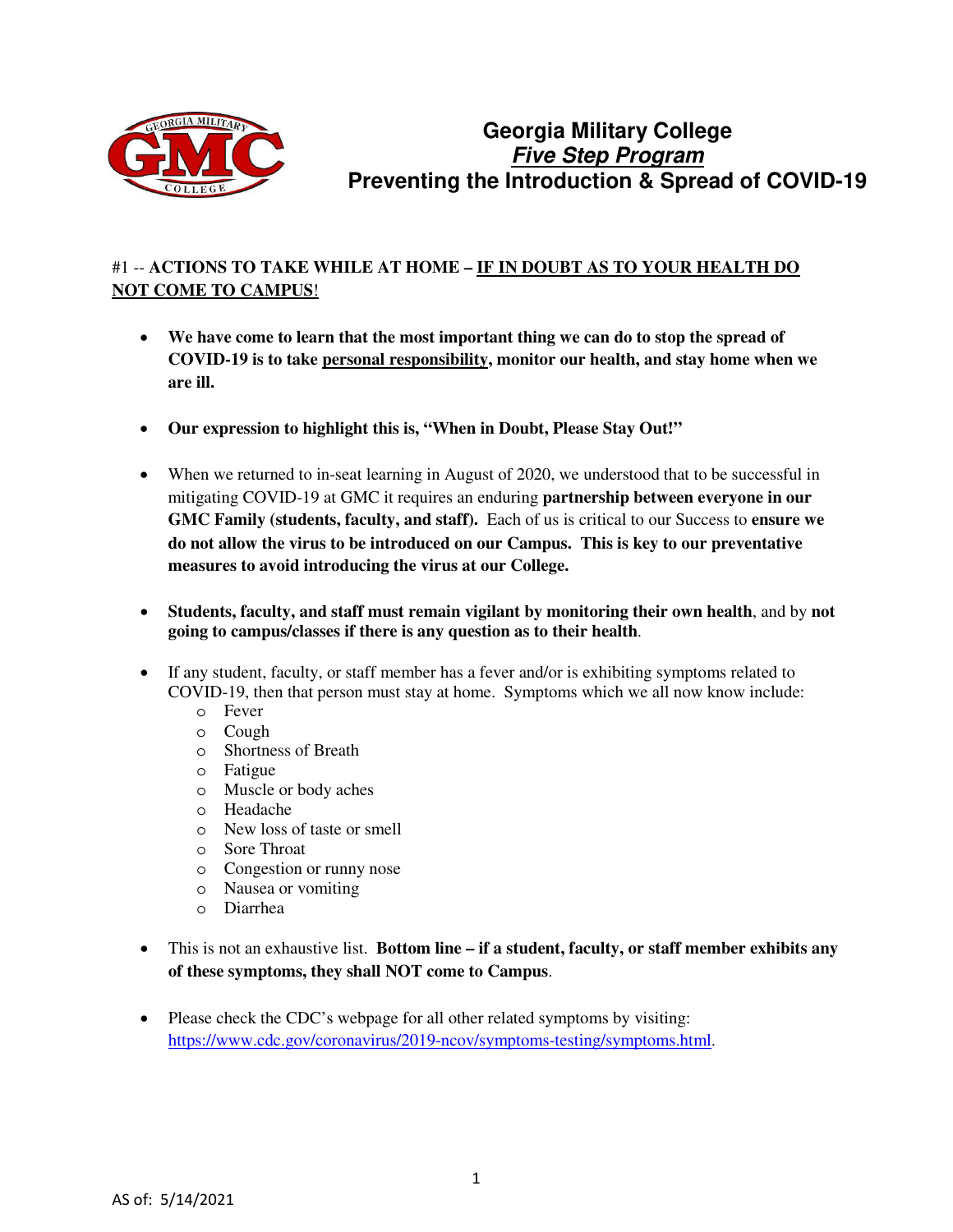# #2 – **BEFORE ENTERING ANY FACILITY YOU MUST HAVE YOUR TEMPERATURE READ.**

- Students, faculty, and staff are required to monitor their temperature before coming to campus; a personal responsibility.
- Moreover, if there is any question at all, before entering any facility individuals are encouraged to check their temperature using an industrial temperature reading system or hand-held device.
- Any student who registers a temperature of 100 degrees or more please follow our policy of "When in Doubt, Please Stay Out."
- Any faculty or staff member who registers a temperature of 100.4 should also follow the policy of "When in Doubt, Please Stay Out."
- Any student who remains at home out of caution or is sent home will work with their professors and within GMC's attendance policy to ensure their success.

#### #3 – **AIR PURIFICATION AND SURFACE SANITATION**.

- While on campus all classrooms and student areas (every facility) will be equipped with ionizer systems which will continually clean indoor air. Ionizer systems have demonstrated in a study to reduce COVID-19 by 99.4% within 30 minutes.
- This is key to the GMC preventative program if the virus is introduced on campus, the virus is immediately eradicated.
- GMC works within the CDC guidelines on enhanced cleaning and use of approved chemicals to fight the spread of COVID-19.
- High traffic areas and 'touch points' are continually sanitized with daily cleaning of all occupied areas.
- Classrooms and student areas are disinfected daily, and more often if needed. There is also a method known as 'fogging' that additionally is used when appropriate.
- All classrooms and student areas are equipped with hand sanitizers and we expect them to be used upon entry.
- All sinks in restrooms, locker rooms, classrooms, and labs are equipped with soap dispensers for required hand washing and are refilled daily.
- Sanitation/UV wands are available for faculty and staff and are encouraged to be used.